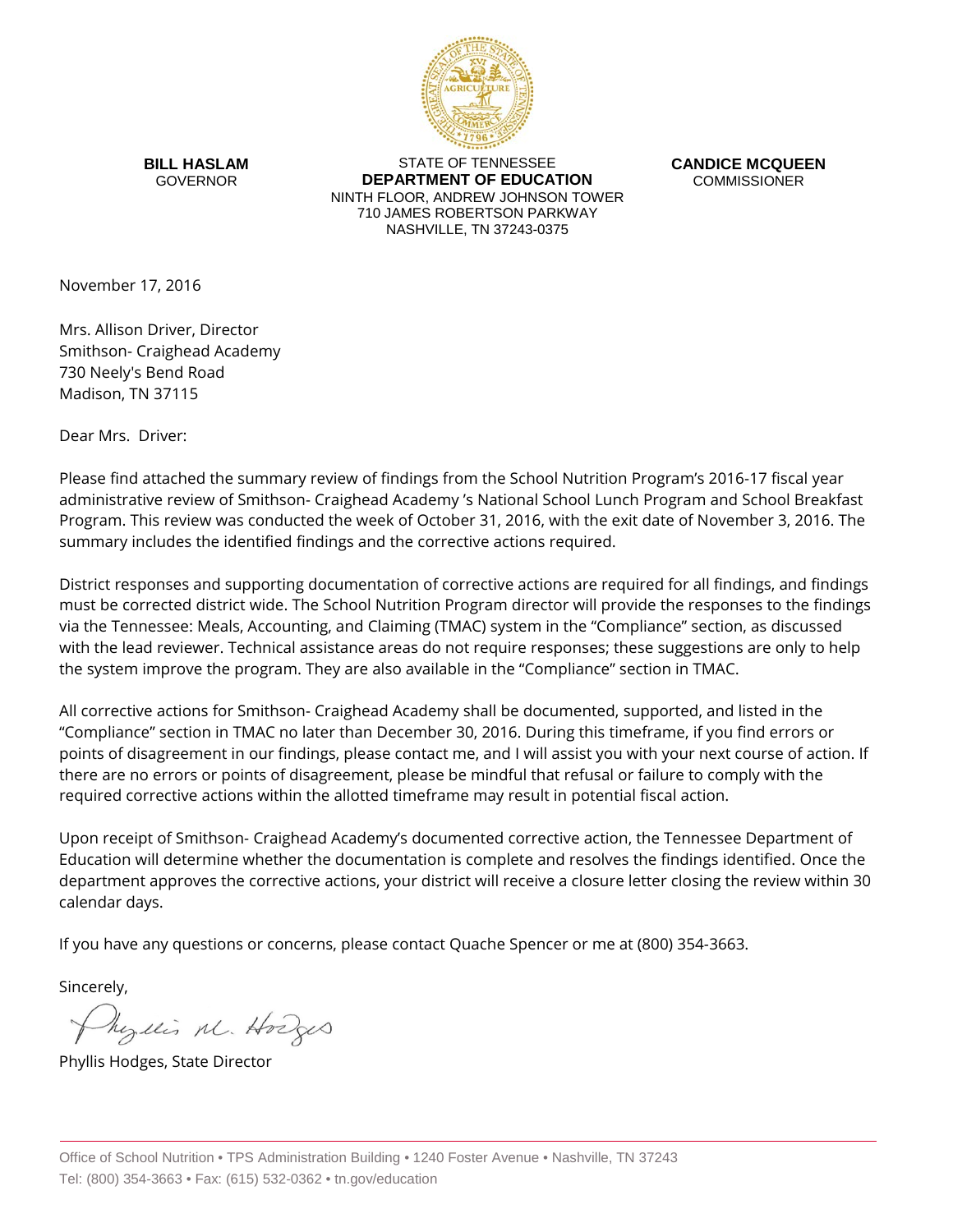

## **Smithson Craighead Academy (C754)**

**Review ID: 1149**

## **Exit Conference Date: 11/3/2016**

Review Year: 2017

Month of Review: September

Lead Reviewer: Lindsay Baldwin

|  | Area | <b>Findings ID</b> | <b>Finding Description</b> | <b>Required Corrective Action</b> |
|--|------|--------------------|----------------------------|-----------------------------------|
|--|------|--------------------|----------------------------|-----------------------------------|

## **SFA - Level Findings**

| 800 - Civil<br><b>Rights</b>                      | $V-0800$       | Although a training was<br>conducted, there was not<br>enough documentation on file<br>to show that the required civil<br>rights topics were covered.                                                                       | Complete the civil rights training using the<br>sample powerpoint and agenda provided by<br>the Tennessee Department of Education. |
|---------------------------------------------------|----------------|-----------------------------------------------------------------------------------------------------------------------------------------------------------------------------------------------------------------------------|------------------------------------------------------------------------------------------------------------------------------------|
| Resource<br>Management<br>Comprehensive<br>Review | <b>V-RMCRF</b> | The adult meal prices for<br>breakfast and lunch are set<br>below the federal<br>reimbursement rates. Prices<br>should be equal to or greater<br>than the federal free rate of<br>3.24 for lunch and 2.04 for<br>breakfast. | Increase the adult breakfast and lunch meal<br>prices to meet the minimum price<br>requirements.                                   |

## **Site - Level Findings: Smithson Craighead Academy (8001)**

| 1400 - Food<br>Safety | $V-1400$ | The standard operating<br>procedure (SOP) for Employee<br>Health and Personal Hygiene is<br>not being followed. The SOP<br>states that no necklaces,<br>bracelets, or dangling jewelry<br>are permitted. It also states<br>that wedding bands only are<br>permitted. One employee was<br>wearing multiple dangling<br>bracelets and a ring with<br>stones while serving the meals. | Follow the Employee Health and Personal<br>Hygiene SOP.                                                                       |
|-----------------------|----------|------------------------------------------------------------------------------------------------------------------------------------------------------------------------------------------------------------------------------------------------------------------------------------------------------------------------------------------------------------------------------------|-------------------------------------------------------------------------------------------------------------------------------|
| 1400 - Food<br>Safety | $V-1400$ | Receiving logs were available,<br>but they did not have<br>temperature logs for                                                                                                                                                                                                                                                                                                    | Document temperatures when checking the<br>refrigerator, hot holding unit, milk cooler, and<br>when calibrating thermometers. |